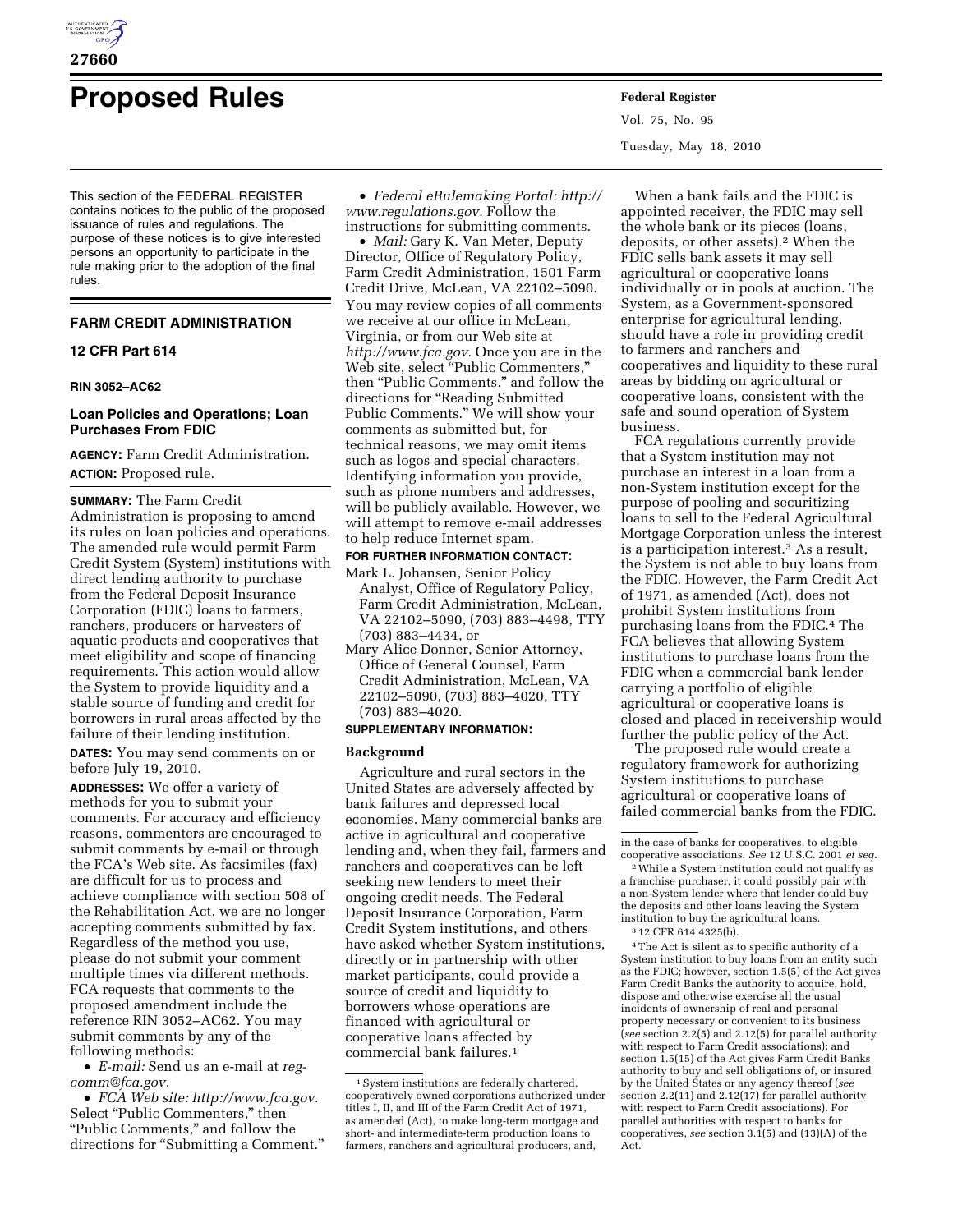The System institution would be required to use due diligence to the extent allowed by the FDIC auction process to determine whether the loans purchased meet the eligibility and scope of financing requirements of the Act and FCA regulations.5 All failed bank borrowers with agricultural loans purchased by a System institution would be entitled to certain ''borrower rights."<sup>6</sup> Failed bank borrowers with agricultural or cooperative loans also would be offered membership status through a stock membership program developed by the System institution that meets the requirements of the System institution's bylaws and the Act.7 Noneligible loans and eligible loans to failed bank borrowers who chose not to become members would be divested. However, if distressed, those loans that were purchased by System institutions with titles I and II direct lending authority would be subject to borrower rights and would be restructured or foreclosed, whichever is least costly, as soon as financially feasible.

## **Analysis of the Proposed Rule**

We propose to amend § 614.4325(b) to allow System institutions to purchase loans from the FDIC acting as receiver or in any other capacity under its statutory authority. The authority to purchase would be limited to loans that, with reasonable due diligence allowed through the FDIC auction process, the System institution determines eligibility and scope of financing requirements under titles I, II and III of the Act. After purchase, the System institution would be required to complete a more thorough due diligence to ensure that all of the loans meet eligibility and scope

 $7$  Section  $4.3A(c)(1)(E)$  of the Act requires that as a condition of borrowing from or through the institution, any borrower who is entitled to hold voting stock or participation certificates shall, at the time a loan is made, acquire voting stock or participation certificates in an amount not less than \$1,000 or 2 percent of the amount of the loan, whichever is less. Section 4.3A(c)(1)(D) of the Act provides that the bylaws of each bank and association shall provide for the issuance of voting stock which may only be held by borrowers who are farmers, ranchers or producers or harvesters of aquatic products, and eligible cooperative associations.

of financing requirements. System institutions would be urged to maintain prudent credit underwriting standards in purchasing loans from the FDIC. Funding bank approval would be required for acquisitions of loans from the FDIC exceeding 10 percent of the purchasing Farm Credit association's capital.

System institutions are particularly positioned to assist distressed borrowers through the borrower rights requirements of the Act. The proposed rule would provide that the borrower rights provisions of part 617 of the FCA regulations, except those with respect to effective interest rate disclosure, would apply to the failed bank borrowers to the same extent as they would have if the System institution had made the loan directly to the failed bank borrower. As such, the System institution would be able to restructure loans to some of the failed bank borrowers and these restructures would allow some of the borrowers to remain in production agriculture. Once purchased, the System institution would use all the rights contained in part 617 to work with the failed bank borrowers with agricultural loans to restructure the loan when it is the least cost alternative. These rights would include actions on applications, distressed loan restructuring, and rights of first refusal.8 System institutions would not be expected to retroactively provide differential and effective interest rate disclosures associated with new loans; however, if a new System loan was made to a failed bank borrower, then those provisions, and all of part 617, would apply to that loan.

In addition to borrower rights, the rule would provide that the System institution give the failed bank borrowers whose loans meet eligibility and scope of financing requirements an opportunity to acquire stock of the institution under a program to be developed by each System institution, consistent with the System institution's bylaws and the requirements of the Act. A System institution would be required to divest the loan as soon as reasonably feasible if the failed bank borrower could not or would not participate in the membership program (nonparticipating failed bank borrower). If that loan was distressed, the nonparticipating failed bank borrower would be given all the borrower rights set forth in part 617, subparts A and D through G, during the divestiture period. The non-participating failed bank borrower would not be entitled to

patronage, voting, or other shareholder rights under the FCA regulations or institution bylaws.

Because of the nature of the loan pools, it may be impossible to purchase a pool with loans solely within the purchasing institution's territory. Therefore, the proposed rule would allow any System institution to purchase loans from the FDIC regardless of whether the borrower's agricultural operation is located wholly or partially in the institution's chartered territory. However, we would expect System institutions to focus on serving farmers and ranchers' operations within their chartered territories, and an institution should carefully analyze whether it has the ability to adequately service a particular purchased loan to a borrower whose operations are located outside its chartered territory. If it does not have that ability, then the institution should consider partnering with the System institution located in the lending territory where the headquarters for the failed bank borrower is located. If it does have the ability to adequately service a loan or pool of loans outside of its chartered territory, a System institution would be permitted to purchase that loan or pool of loans provided notice is given to the System institution(s) chartered to serve the territory where the headquarters of the failed bank borrower is located. We propose to amend § 614.4070 by adding a new paragraph (d) that exempts territorial concurrence for loans or pools of loans purchased from the FDIC, if notice is provided to the System institution in whose chartered territory the headquarters of the failed bank borrower is located. Requiring territorial concurrence compliance on each purchase would impede a System institution's ability to bid on a pool of agricultural loans. However, this territorial concurrence exemption does not apply to any additional loans that may be made to the borrower.

## **Request for Comments on Proposed Rule**

We invite comments on the proposed rule and will take all comments into consideration before issuing the final amendment to the FCA regulations on loan policies and operations.

## **Regulatory Flexibility Act**

Pursuant to section 605(b) of the Regulatory Flexibility Act (5 U.S.C. 601 *et seq.*), FCA hereby certifies that the proposed rule will not have a significant economic impact on a substantial number of small entities. Each of the banks in the Farm Credit System, considered together with its affiliated

<sup>5</sup>Part 613, subpart A sets forth the eligibility requirements for financing bona fide farmers, ranchers and aquatic producers or harvesters under titles I and II. Part 613, subpart B sets forth eligibility requirements for cooperative financing under title III.

<sup>6</sup>This rule would require borrower rights to borrowers of loans purchased from the FDIC by System institutions with direct lending authority under titles I and II of the Act. Borrower rights would not be required to be given to borrowers of loans purchased from the FDIC by a bank for cooperatives. This is because section 4.14A(a)(6) of the Act excepts banks for cooperatives from borrower rights requirements.

<sup>8</sup> 12 CFR part 617, subparts A and D through G. These "borrower rights" would not apply to loans to cooperatives. *See* footnote 6.